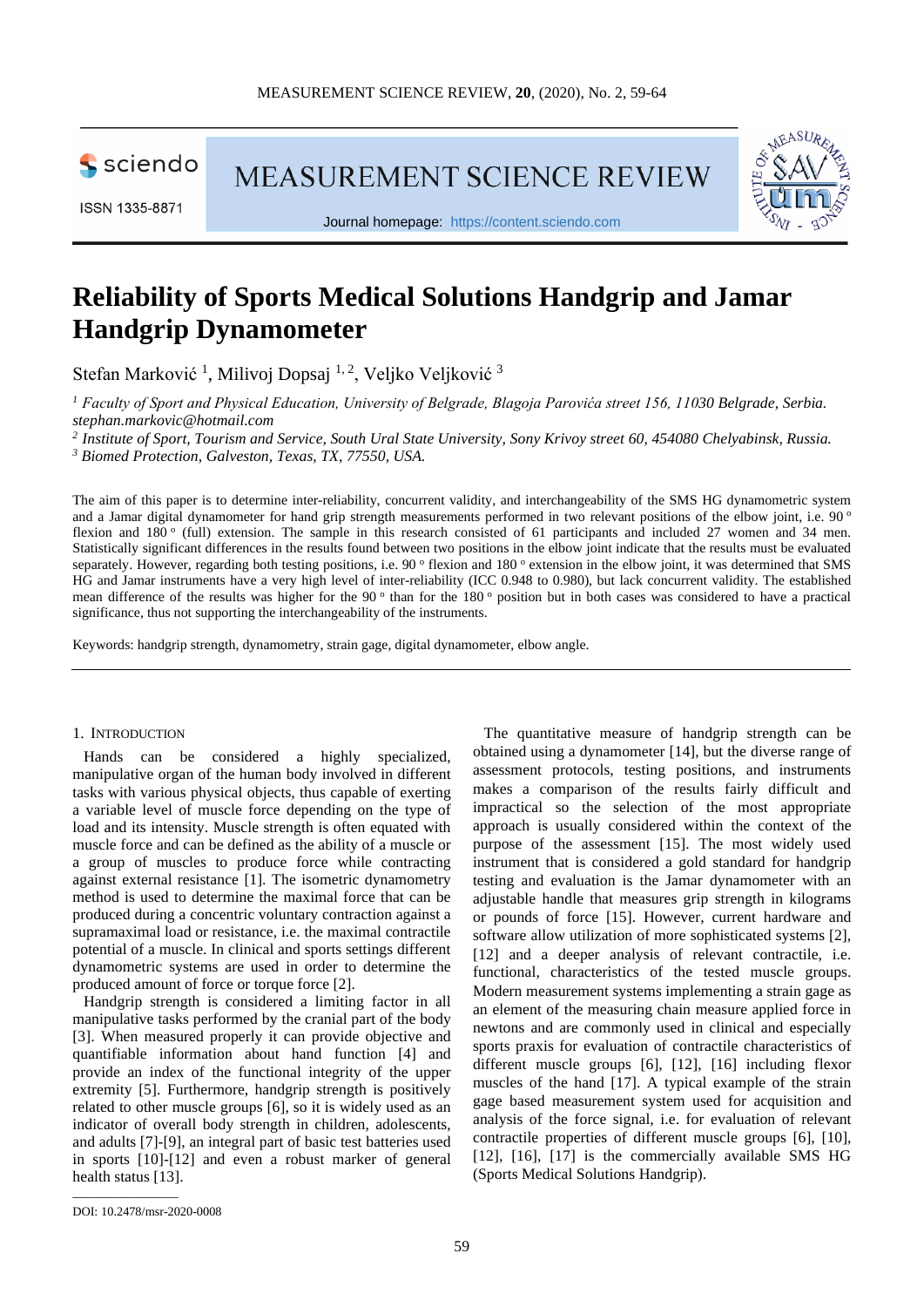As previously mentioned, the testing position influences the obtained results, which is also true in relation to the position, i.e. the angle, in the elbow joint [18]. Previous research has determined that significantly lower handgrip strength scores are produced in  $90^\circ$  flexion than in full extension in the elbow joint [4], [5], [18], [19], which is contrary to other results that indicate higher maximal strength in 90 $^{\circ}$  flexion in the elbow joint [20], [21]. To sum up, these conflicting findings are inconclusive. On the other hand, functional dimorphism, i.e. strength asymmetry in relation to hand dominance [10], has been well established.

In relation to all aforementioned, the aim of this paper is to compare the Jamar handgrip digital dynamometer and the SMS HG strain gage dynamometric system and to determine their concurrent validity, inter-instrument reliability, and interchangeability in different positions of the elbow joint, taking into account the functional strength asymmetry related to hand dominance.

## 2. METHODS

The basic method used in this research was laboratory testing. All research data was acquired using the dynamometry method. The study was conducted according to the standards for research methods in sports [22].

#### *A. The research sample*

The sample in this research consisted of a total of 61 participants who were on average  $34.2 \pm 13.3$  years old, had a mean body height of  $176.4 \pm 9.5$  cm, and mean body weight of  $75.6 \pm 15.2$  kg. The sample included 27 women (Age:  $34.9 \pm 12.6$  years; Body Height:  $168.1 \pm 5.8$  cm; Body Weight:  $63.2 \pm 7.6$  kg) and 34 men (Age:  $33.5 \pm 14.0$  years; Body Height:  $183.1 \pm 6.0$  cm; Body Weight:  $85.5 \pm 12.1$  kg). Of the overall sample, 59 participants were right-handed and 2 were left-handed. All participants volunteered for the study, were healthy and had no neuromuscular disorders or orthopedic dysfunctions affecting hand strength. The research was conducted according to the postulates of the Declaration of Helsinki and with the permission of the Ethics Committee of the University of Belgrade Faculty of Sport and Physical Education (02 No. 484-2).

## *B. Equipment*

Testing of the handgrip strength (i.e. maximal isometric muscle force –  $F_{\text{max}}$ ) was performed using two measuring instruments – SMS HG system and a Jamar digital hand dynamometer (Fig.1.). The SMS HG system by Sports Medical Solutions, Belgrade, Serbia [23] was used for acquisition and in-depth analysis of the force signal, i.e. the F-t curve. The system measuring chain consisted of a load cell, an acquisition unit with integrated 12-bit A/D conversion and signal conditioning, and a laptop with installed SMS proprietary software. The employed load cell

(CZL301) was equipped with a full bridge strain gage sensor located on the "S" shaped deformation element. The external force applied to the deformation element causes a temporary strain-induced deformation of the material, thereby producing the same relative change in the length of the resistive elements of the bridge, thus causing the change in the measured output voltage value. The strain gage had a rated load of 200 N, a maximum measurement error of 0.03 %, and linear dependence. The bridge was powered by a stabilized 10 V voltage. The sampling frequency of the system was 500 Hz. Sensor calibration was performed using laboratory weights.

The Jamar isometric hand dynamometer DHD-3 (SH1003) developed by Seahan Corporation, Masan, Korea [24] with provided Certificate of Calibration by B&L Engineering, Santa Ana, CA, USA was used as a reference instrument. The instrument employs a sealed hydraulic measurement system with declared measurement range 0-90 kg and accuracy  $\pm$  1 % of full scale.

## *C. Measurement methods*

All measurements were performed in the sitting position using two common protocols (elbow bent  $90^\circ$  and elbow extended 180<sup>°</sup>) (Fig.1.) for both left and right hand. After the testing procedure was thoroughly explained and demonstrated, each participant was further familiarized with the procedure by performing two trial attempts with submaximal intensity. After a 5 min pause, the testing was carried out using a randomized trial-to-trial method with the pause duration of 3 minutes between the trials [25]. For each of the testing positions and measuring devices participants had two trials, and the better test result was taken for statistical processing. All results obtained using both measurement devices are presented in newtons (N). All tests were performed at the University of Belgrade Faculty of Sport and Physical Education in Methodological Research Laboratory (MIL), between 09:00 and 11.30 AM.



Fig.1. Jamar dynamometer and SMS HG strain gage used in positions of 90 <sup>o</sup> flexion and full extension in the elbow joint.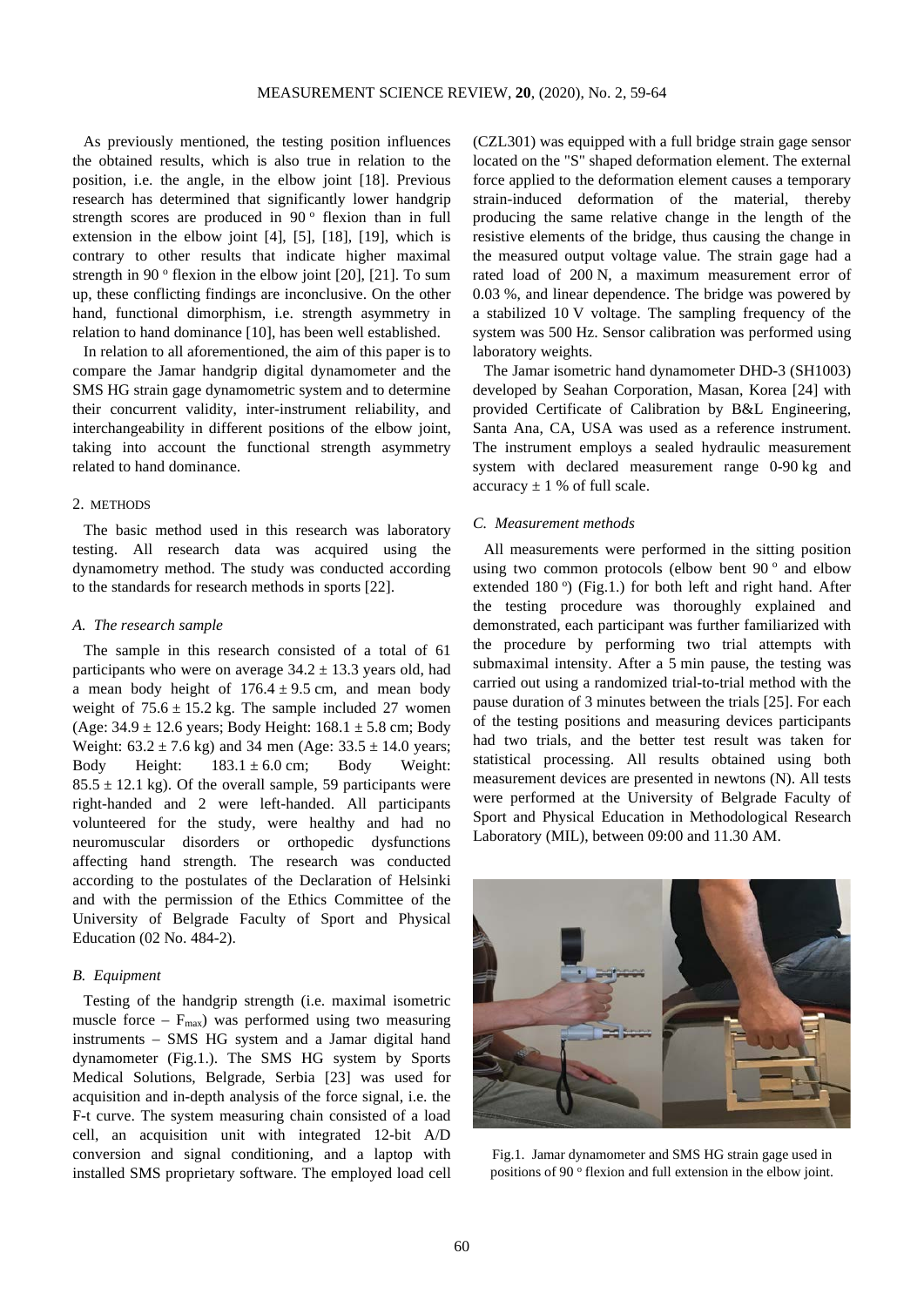## *D. Variables*

The results obtained using SMS HG and Jamar instruments are presented in relation to relevant angles in the elbow joint (90 $^{\circ}$  and 180 $^{\circ}$ ) and in relation to results obtained on the Dominant hand (DH), Non-Dominant hand (NDH), and Both hands (BH). All results are expressed in newtons (N).

#### *E. Statistical analysis*

For the purposes of this paper, all raw data was subjected to descriptive statistical analysis in order to define the basic indicators of central tendency (Mean) and data spread (Std. Dev, % cV, Min, Max). Differences in the scores in relation to the testing position and concurrent validity of the instruments were evaluated using the paired samples t-test. Inter-instrument reliability was determined using the Intraclass Correlation Coefficient (ICC). A graphical method, the Bland-Altman plot, was used to evaluate the discrepancies between two measuring devices. The level of statistical significance was defined based on the criterion  $p \le 0.05$  [26]. Statistical analyses were conducted using MS Excel 2013, IBM SPSS v23.0, and MedCalc v14.0 statistical software.

## 3. RESULTS

Descriptive data on handgrip strength results obtained in different positions in the elbow joint for both hands, dominant and non-dominant hand using the SMS HG dynamometric system and the Jamar digital dynamometer are shown in Table 1.

Table 1. Descriptive statistics for the SMS HG and Jamar dynamometers in relation to elbow angle and hand dominance.

| SMS HG           |     |             |                  |                |            |            |
|------------------|-----|-------------|------------------|----------------|------------|------------|
|                  | N   | Mean<br>(N) | <b>SD</b><br>(N) | $\%cV$<br>(% ) | Min<br>(N) | Max<br>(N) |
| $90^\circ$ BH    | 122 | 395.01      | 118.40           | 29.97          | 208.0      | 720.0      |
| $180^\circ$ BH   | 122 | 417.63      | 131.87           | 31.58          | 215.0      | 701.0      |
| $90^\circ$ _DH   | 61  | 408.71      | 120.00           | 29.36          | 228.0      | 720.0      |
| $180^\circ$ _DH  | 61  | 431.17      | 132.24           | 30.67          | 240.0      | 701.0      |
| $90^\circ$ NDH   | 61  | 381.30      | 116.13           | 30.46          | 208.0      | 630.0      |
| $180^\circ$ _NDH | 61  | 404.10      | 131.19           | 32.47          | 215.0      | 677.0      |
| Jamar            |     |             |                  |                |            |            |
| $90^\circ$ BH    | 122 | 421.33      | 113.87           | 27.03          | 232.5      | 715.1      |
| $180^\circ$ BH   | 122 | 430.00      | 120.50           | 28.02          | 251.1      | 728.9      |
| $90^{\circ}$ DH  | 61  | 433.68      | 115.71           | 26.68          | 232.5      | 715.1      |
| $180^\circ$ DH   | 61  | 447.34      | 125.70           | 28.10          | 251.1      | 728.9      |
| 90° NDH          | 61  | 408.99      | 111.59           | 27.28          | 243.3      | 638.6      |
| $180^\circ$ NDH  | 61  | 412.65      | 113.44           | 27.49          | 251.1      | 641.6      |

Table 2. shows the results of the related samples t-test regarding the differences in handgrip strength scores

obtained in different positions of the elbow joint using SMS HG and Jamar handgrip dynamometers.

|  | Table 2. Pairwise comparisons of the handgrip strength scores in |  |  |
|--|------------------------------------------------------------------|--|--|
|  | relation to used instrument and testing position.                |  |  |

|               | $90^{\circ} - 180^{\circ}$ | df  | t        | p     |
|---------------|----------------------------|-----|----------|-------|
|               | BH                         | 121 | $-5.799$ | 0.000 |
| <b>SMS HG</b> | DH                         | 60  | $-3.840$ | 0.000 |
|               | <b>NDH</b>                 | 60  | $-4.371$ | 0.000 |
| Jamar         | BH                         | 121 | $-3.307$ | 0.001 |
|               | DH                         | 60  | $-4.066$ | 0.000 |
|               | <b>NDH</b>                 | 60  | $-0.928$ | 0.357 |

Table 3. shows data regarding absolute (d) and relative differences (% d), inter-reliability (ICC), and concurrent validity (Related samples t-test) of the SMS HG and the Jamar instruments in relation to different positions in the elbow joint for both hands, dominant and non-dominant hand.

| Table 3. Comparison of the SMS HG vs Jamar dynamometer in |
|-----------------------------------------------------------|
| relation to elbow angle and hand dominance.               |

|                 | d(N)     | % $d$ (%) | ICC   | t        | р     |
|-----------------|----------|-----------|-------|----------|-------|
| $90^\circ$ BH   | $-26.33$ | 6.25      | 0.951 | $-5.610$ | 0.000 |
| $180^\circ$ BH  | $-12.36$ | 2.88      | 0.976 | $-4.813$ | 0.000 |
| 90° DH          | $-24.97$ | 5.76      | 0.948 | $-4.158$ | 0.000 |
| $180^\circ$ DH  | $-16.17$ | 3.62      | 0.980 | $-5.330$ | 0.000 |
| $90^\circ$ NDH  | $-27.69$ | 6.77      | 0.953 | $-3.864$ | 0.000 |
| $180^\circ$ NDH | $-8.55$  | 2.07      | 0.971 | $-1.641$ | 0.106 |

Fig.2. shows the discrepancy of handgrip strength scores between SMS HG and Jamar instruments when measured in the testing position of 90 $\degree$  flexion in the elbow joint.



Fig.2. SMS HG vs Jamar Bland-Altman plot for 90 $\degree$  flexion in the elbow joint.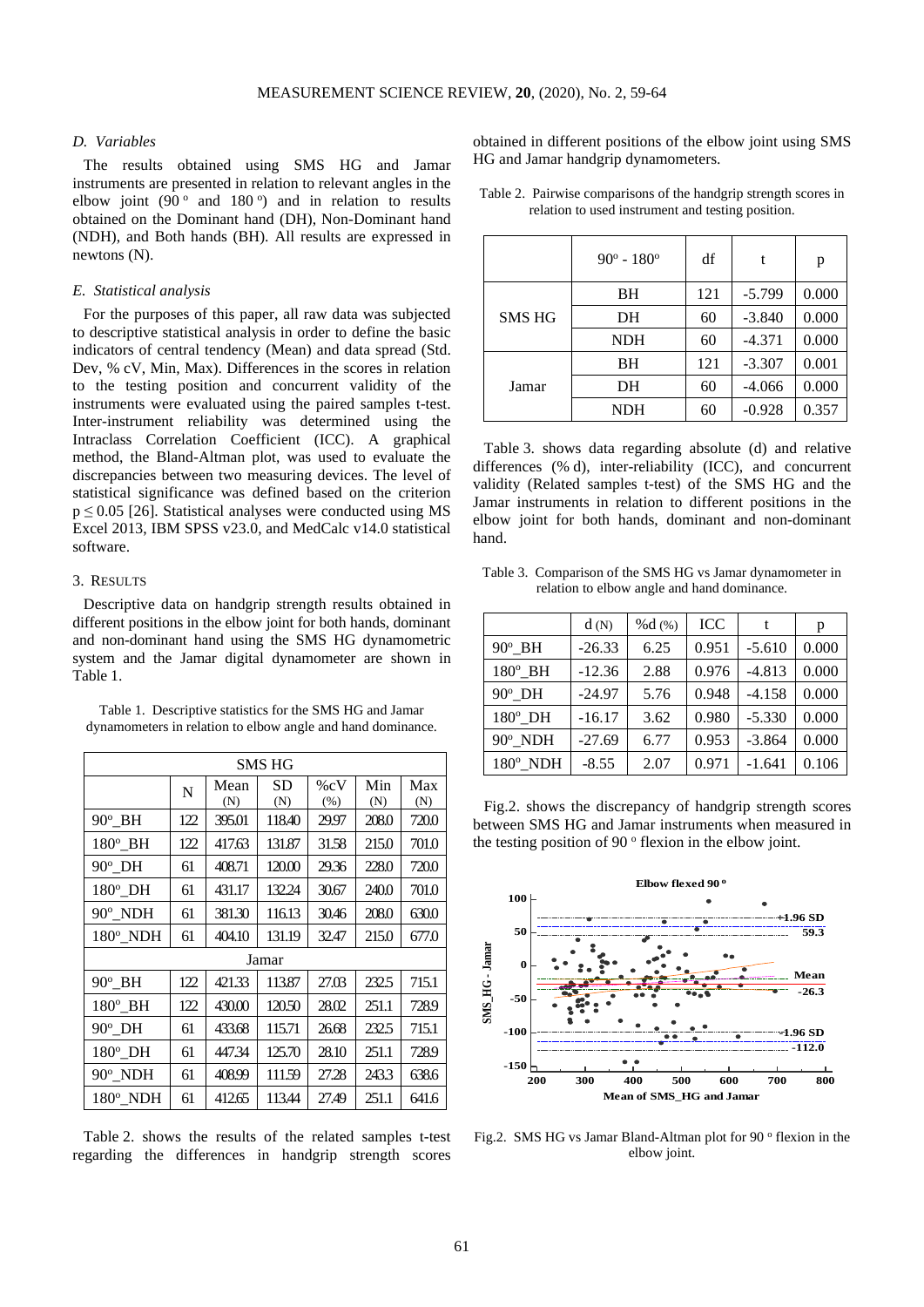Fig.3. shows the discrepancy of handgrip strength scores between SMS HG and Jamar instruments when measured in the testing position of full extension in the elbow joint.



Fig.3. SMS HG vs Jamar Bland-Altman plot for 180 ° extension in the elbow joint.

## 4. DISCUSSION

Considering the results obtained in the position of  $90^\circ$ flexion in the elbow joint it was determined that the mean handgrip strength of the non-dominant hand was 381.30±116.13 and 408.99±111.59 N measured with the SMS HG and Jamar instruments, respectively (Table 1.). The results obtained using the SMS HG instrument were on average 27.69 N, i.e. 6.77 % lower compared to those obtained using the Jamar dynamometer (Table 3.), and this difference was statistically significant (t= $-3.864$ , p=0.000). The ICC of the results was at a high-reliability level of 0.953 with a 95 % confidence interval from 0.851 to 0.979  $(F=30.517, p=0.000)$ .

The mean handgrip strength of the dominant hand measured in the same position was 408.71±120.00 and 433.68±115.71 N for the SMS HG and Jamar instruments, respectively (Table 1.). The difference between the instruments was 5.76 % (24.97 N) with higher values obtained using the Jamar dynamometer. The difference between mean values was statistically significant (t=-4.158, p=0.000) (Table 3.). The ICC value was highly reliable at 0.948 with a 95 % confidence interval from 0.881 to 0.974 (F=24.266, p=0.000).

When considering the results of both left and right hand obtained in the position 90 $\degree$  flexion in the elbow joint, mean handgrip strength of 395.01±118.40 N was determined using an SMS HG strain gage, while the result of 421.33±113.87 N was determined using the Jamar digital dynamometer (Table 1.). The difference of the results was 6.25 %, i.e. 26.33 N with higher values determined using a Jamar dynamometer. The difference between mean values was statistically significant ( $t=$ -5.610,  $p=0.000$ ). The ICC of the results was also highly reliable at 0.951 with a 95 % confidence interval from  $0.878$  to  $0.975$  (F=27.273, p=0.000) (Table 3.).

Based on the information above it can be concluded that the SMS HG strain gage and the Jamar digital dynamometer have a high level of inter-instrument reliability (ICC≥0.948) when considering the testing position of  $90^\circ$  flexion in the elbow joint. The SMS HG strain gage consistently provides lower results than the Jamar instrument and these differences are statistically significant for all conditions  $(p<0.05)$ , which indicates the lack of concurrent validity. The percentage difference between the instruments determined for both hands was 26.33 N, i.e. 6.25 % and it is considered to have practical significance (Fig.1.). The lack of concurrent validity and practical significance of the differences between the obtained results indicates that the instruments cannot be used interchangeably.

Regarding the testing position of  $180^\circ$  extension in the elbow joint, the mean handgrip strength score of the nondominant hand at the level of 404.10±131.19 and 412.65±113.44 N was determined for the SMS HG and Jamar instruments, respectively (Table 1.). The mean difference was only 8.55 N, i.e. 2.07 %, and it was not statistically significant (t=-1.641, p=0.106). The ICC of the results was 0.971 with a 95 % confidence interval from 0.951 to 0.983 (F=35.336, p=0.000) (Table 3.).

The mean handgrip strength score of the dominant hand measured in the same position was  $431.17 \pm 132.24$  N using the SMS HG instrument and  $447.34 \pm 125.70$  N using a Jamar dynamometer (Table 1.). The SMS HG instrument provided, on average, 16.17 N lower results than the Jamar dynamometer. The percentage of the difference between the instruments was 3.62 %. The difference was statistically significant ( $t = -5.330$ ,  $p = 0.000$ ). The ICC of the results was 0.980 with a 95 % confidence interval from 0.956 to 0.990 (F=61.293, p=0.000) (Table 3.).

When comparing the results of both dominant and nondominant hand obtained in the testing position of  $180^\circ$ extension in the elbow joint, the mean handgrip strength score of 417.63±131.87 and 430.00±120.50 N was determined using an SMS HG strain gage and a Jamar dynamometer, respectively (Table 1.). The mean difference of the results was 12.36 N, i.e. 2.88 % and the SMS HG system provided lower scores. The difference was statistically significant (t=-4.813, p=0.000). The ICC value was 0.976 with a 95 % confidence interval from 0.962 to 0.984 (F=45.735, p=0.000) (Table 3.).

Regarding the position  $180^\circ$  extension in the elbow joint, it can be concluded that SMS HG and Jamar instruments have a high level of inter-reliability (ICC>0.971). Statistically significant differences  $(p<0.05)$  of the results were determined for both hands and the dominant hand. The difference between the instruments, when considering the non-dominant hand, was not statistically significant (p>0.05). Overall, these results do not support the concurrent validity of the instruments. The percentage difference between the instruments determined for both hands was 12.36 N, i.e. 2.88 % and it is considered to have practical significance (Fig.2.). The lack of concurrent validity and practical significance [27] of the differences between the obtained results indicates that the instruments cannot be used interchangeably.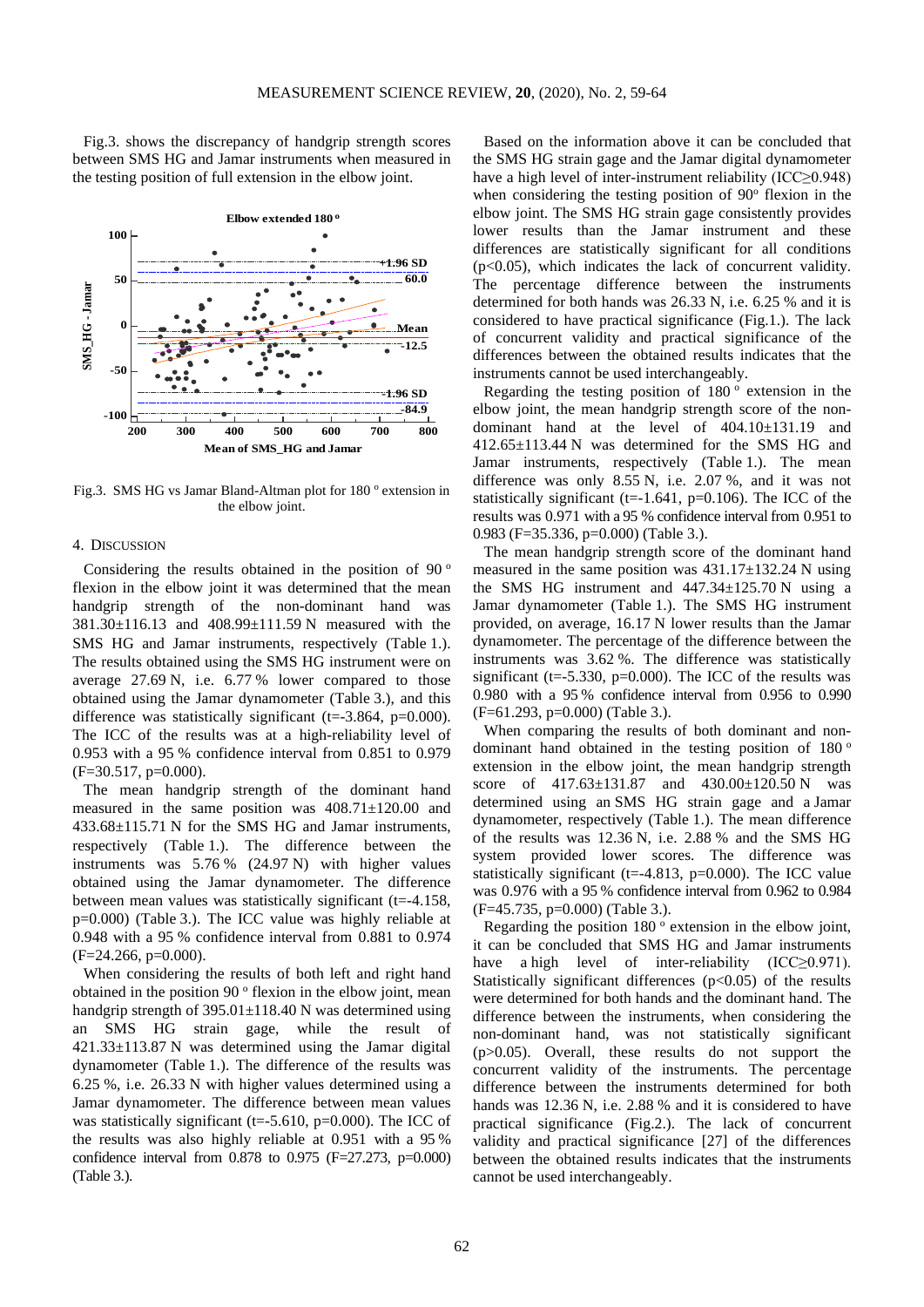The comparison of the handgrip strength scores in relation to the testing position has revealed statistically significant ( $p \le 0.05$ ) differences between results obtained in 90  $\degree$  flexion and  $180^\circ$  extension of the elbow joint, indicating that the results of the two positions cannot be directly compared even using the same equipment (Table 2.). The results obtained using the  $180^\circ$  position were consistently higher across conditions (Table 1.). In relation to the differences in handgrip strength related to the elbow position, the findings of the present study are in line with [28] who determined significantly higher hand grip strength values in adolescents when using a TTK dynamometer and full extension in the elbow. Conversely, the same study determined that the difference between the two measurement positions is not significant when measured by Jamar or Dynex dynamometer. However, the full extension provided slightly higher results. A study by [4] determined significant differences in hand grip strength in relation to the examined elbow positions with higher values achieved using a full extension position and a Jamar dynamometer. Conversely, a study by [29] found no differences between the two elbow positions in healthy adults using an MIE digital grip analyzer. A study by [21] determined significantly higher values of handgrip strength in the position of full extension using a Jamar instrument. A reasonable explanation for the established differences in handgrip strength in relation to the elbow position is proposed by [4] and concerns the forcelength relationship of the involved muscles, namely the flexor digitorum superficialis (FDS), or more precisely its humeroulnar head which is connected to the medial epicondyle of the humerus via the common flexor tendon. As the FDS is the only primary finger flexor crossing the elbow joint it is possible that it is progressively placed in mechanical disadvantage caused by its shortening as the degree of flexion in the elbow joint increases, which causes the reduction in force output. Considering the findings that FDS accounts for more than 70 % of the total force of all finger flexors when the point of force application is at the distal interphalangeal joint [30], this could account for the established differences. Another possible reason for the established handgrip strength differences in relation to the angle in the elbow joint is better stabilization of the wrist by the continuously coactivated extensor digitorum communis (EDC) and extensor carpi ulnaris (ECU), as well as other forearm muscles [31].

## 7. CONCLUSION

This study determined a lack of concurrent validity of the SMS HG strain gage system and the Jamar digital dynamometer for both examined testing positions, although a very high level of inter-instrument reliability (ICC≥0.948) [32], [33] was determined across conditions indicating that both devices accurately measure the same contractile characteristic of the relevant muscle groups. In addition, the present study established significantly higher handgrip strength results obtained in the position of full  $(180°)$ extension, compared to the position of 90 $\degree$  flexion in the elbow joint using both measurement systems.

Thus, it can be concluded that:

The results obtained using the SMS HG strain gage measurement system and the Jamar digital dynamometer cannot be compared directly, i.e. the instruments cannot be used interchangeably.

The results obtained in different elbow positions cannot be directly compared even when the same measurement system is used.

#### ACKNOWLEDGMENT

The paper is a part of the project "Effects of the Applied Physical Activity on Locomotor, Metabolic, Psychosocial and Educational Status of the Population of the Republic of Serbia", number III47015, funded by the Ministry of Education, Science and Technological Development of the Republic of Serbia – Scientific Projects 2011 – 2019 Cycle.

## **REFERENCES**

- [1] Zatsiorsky, V.M. (1995). *Science and Practice of Strength Training*. Human Kinetics.
- [2] Kudrna, P., Tejkl, L., Rozanek, M. (2017). Electronic hand grip dynamometer. In *E-Health and Bioengineering Conference (EHB)*. IEEE, 249-252.
- [3] Tyldesley, B., Grieve, J.I. (1996). *Muscles, Nerves, and Movement: Kinesiology in Daily Living*, 2nd ed. Wiley-Blackwell.
- [4] Vargo, E.A., Kuzala, M.C. (1992). The relationship between elbow position and grip strength. *American Journal of Occupational Therapy*, 46, 509-512.
- [5] Balogun, J.A., Akomolafe, C.T., Amusa, L.O. (1991). Grip strength: Effects of testing posture and elbow position. *Archives of Physical Medicine and Rehabilitation*, 72 (5), 280-283.
- [6] Dopsaj, M., Ivanovič, J., Blagojevič, M. et al. (2009). Basic and specific characteristics of the hand grip explosive force and time parameters in different strength trained population. *Brazilian Journal of Biomotricity*, 3 (2), 177-193.
- [7] Bohannon, R.W. (2001). Dynamometer measurements of hand grip strength predict multiple outcomes. *Perceptual and Motor Skills*, 93 (2), 323-328.
- [8] Marković, M.R., Dopsaj, M., Koropanovski, N., Ćopić, N., Trajkov, M. (2018). Reliability of measuring various contractile function of finger flexors of men of various age. *Physical Culture (Belgrade)*, 72 (1), 37-48.
- [9] Wind, A.E., Takken, T., Helders, P.J., Engelbert, R.H. (2010). Is grip strength a predictor for total muscle strength in healthy children, adolescents, and young adults? *European Journal of Pediatrics*, 169 (3), 281- 287.
- [10] Ivanović. J., Dopsaj, M. (2012). Functional dimorphism and characteristics of maximal hand grip force in top level female athletes. *Collegium Antropologicum*, 36 (4), 1231-1240.
- [11] Leyk, D., Gorges, W., Ridder, D. et al. (2007). Hand grip strength of young men, women and highly trained female athletes. *European Journal of Applied Physiology*, 99 (4), 415-421.